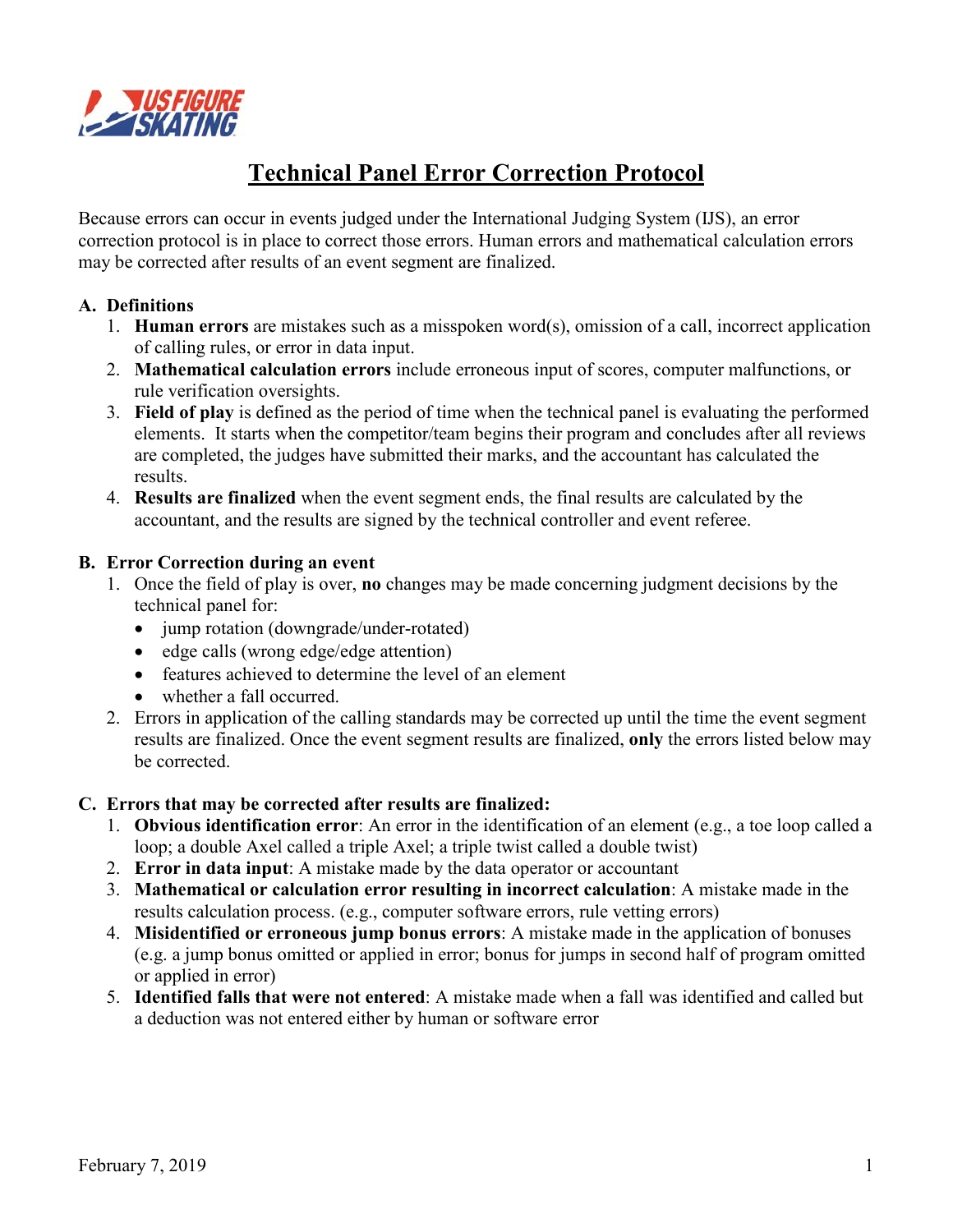## **D. Persons who may initiate a review for potential error correction:**

- 1. Event referee
- 2. Technical controller
- 3. Technical specialist
- 4. Assistant technical specialist
- 5. Data operator
- 6. Affected skater (the skater whose element will be reviewed)
- 7. Coach of affected skater

#### **E. Process for potential error correction:**

- 1. The person who discovers a potential error completes the appropriate form to initiate the review process. This form is given to the event referee.
- 2. The event referee, technical specialist, assistant technical specialist, technical controller and data operator (collectively, the "Review Panel") convene as soon as is reasonably possible to review the issue. Only the Review Panel shall be present during the review. *For the U.S. Figure Skating Championships only, the event auditor may also be present to assist in the discussion if consulted, but will not be part of any decisions and is not a member of the Review Panel.*
- 3. The Review Panel may only use technical panel and/or referee's notes, official video replay clips, and official audio clips (collectively "Official Competition Data"). The Review Panel shall have sole discretion to decide which Official Competition Data is necessary to reach a decision.
- 4. Correction of the human error will be made and the results for the segment recalculated if the majority of the members of the Review Panel agree.
- 5. Correction of a mathematical calculation error may be made by the event referee and/or the technical controller upon consultation with the accountant or technical accountant, if the majority agrees.
- 6. The referee communicates the decision to the person who initiated the review and those affected by the recalculation of the results.

# **E. Time frame for identifying and correcting an error:**

- 1. For a human error involving the identification of an element or data input:
	- a. Initial segment as soon as possible following the conclusion of the event and before the final segment of the event begins
	- b. Final segment prior to the awards ceremony
- 2. For mathematical or calculation errors: Prior to the awards ceremony
- 3. If an error is identified and corrected after the intermediate draw has been completed which results in a change in subgroups and/or warm-up groups for the next segment, the segment will be redrawn by the chief accountant and referee prior to the next segment's practice. The new subgroups and/or warm-up groups will be posted, and affected competitors will be notified.